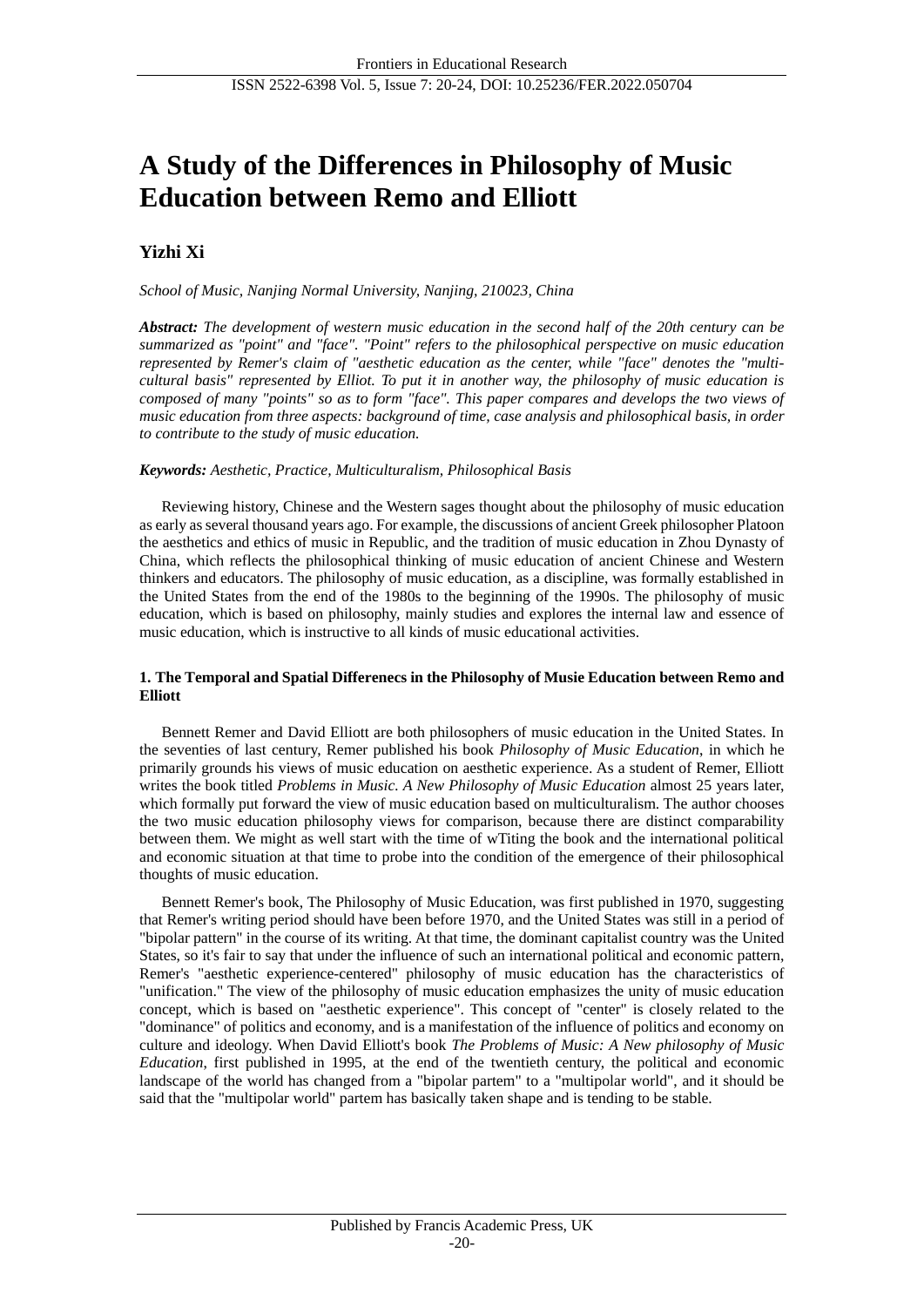### **2. The Difference Between the Old and the New Philosophy of Music Education Between Remo and Elliott**

The "new" corresponds to the "old". Where there is "new", there must be "old". This is a pair of interdependent and independent concepts. Therefore, corresponding to David Elliott's new philosophy of music education based on multiculturalism is the "old philosophy of music education". And the "Old" thus refers to Bennett Remer's "aesthetic experience-centered" philosophy of music education. So where is the new philosophy of music education advocated by Elliot? To answer this question, it is necessary to compare it with Remo's philosophy of "old" music education.

The author takes a case of music appreciation class in senior high school to illustrate the differences between the two views of music education in the specific music teaching practice. The second movement of "the Ninth Symphony" is a music appreciation lesson in the fourth unit "Classical Symphony" in the ninth grade music textbook of compulsory education.

According to Remer, music education must be centered on aesthetic experience, whereas teaching should be centered on Music noumenon. "Music Noumenon" contains the following elements: rhythm, melody, timbre, harmony (including texture), intensity, musical form. Therefore, the teaching objectives of this course are focused on: appreciating the second movement of "the Ninth Symphony" (since the New World), and being able to remember the timbre of the sound state tube on the basis of feeling the musical elements of the music (such as rhythm, melody, harmony, musical form, etc.); Experience the emotional response of the music, associate the musical content of the music, learn and master the basic musical knowledge of symphony. After determining the teaching goal, the teacher will set the corresponding questions and guide the students to listen to the music. It is not difficult to speculate that, according to this teaching objective, the questions mainly revolve around the following aspects: genre of the music, themes in the music, the instruments used in each theme, the musical form of the music, emotions the music expresses, and what the music represents.

| Idea         | Remo.                                   | Eliot.                                 |
|--------------|-----------------------------------------|----------------------------------------|
|              | Take the aesthetic experience as the    | Based on multiculturalism              |
| Practic      | center                                  |                                        |
| Teaching     | Focusing on the characteristics of the  | Focusing on non-musical factors, such  |
| objectives   | music itself, such as rhythm, melody,   | as the relationship between music and  |
|              | harmony, musical form, etc.             | politics, culture, religion, folklore  |
| Link setting | QI: what is the genre of the music?     | QI: who is the composer of the music   |
|              | Q2: the music has several themes;       | and what nationality he comes from;    |
|              | Q3: what is the musical instrument used | Q2: what are the folklore, religious   |
|              | in each passage?                        | and cultural characteristics of the    |
|              | Q4: say the musical form of the music;  | Czech nation?                          |
|              | Q5: what emotions are expressed in the  | Q3: design actions to express the      |
|              | music:                                  | content of music;                      |
|              | Q6: what kind of music content does the | Q4: listen to the music and talk about |
|              | music represent?                        | the composer's motivation and the      |
|              |                                         | relationship between the work and      |
|              |                                         | Czech culture.                         |
|              |                                         | Q5: what is the influence of Dvorak's  |
|              |                                         | personality on the style of his works, |
|              |                                         | and so on                              |

*Table 1: Example: compulsory education. Grade 9 Music appreciation lesson. Symphony No. 9 (since the New World), 2nd Movement*

Elliott, on the other hand, is quite different from Remo. Elliott believes that "music originates from human activities", so when we talk about it, we need to let the experiencers participate in music activities, in order to explore the nationality produced by this kind of music and the cultural connotation behind it. Therefore, music educator should also pay attention to music practice, "based on multi-culture", teachers should pay attention to the participation of students and the relationship and influence between music works and culture when guiding students to enjoy music. Focus on the relevance of music to the beliefs, actions, and achievements of the composer (or nation). Then, under the guidance of this idea, the teaching goal of this course is to appreciate the second movement of Symphony No. 9 (since the New World), to know and understand the life and contribution of the composer of the Czech national music school, Dvorak. Understanding the Czech culture, religion and folklore, design music emotion and the content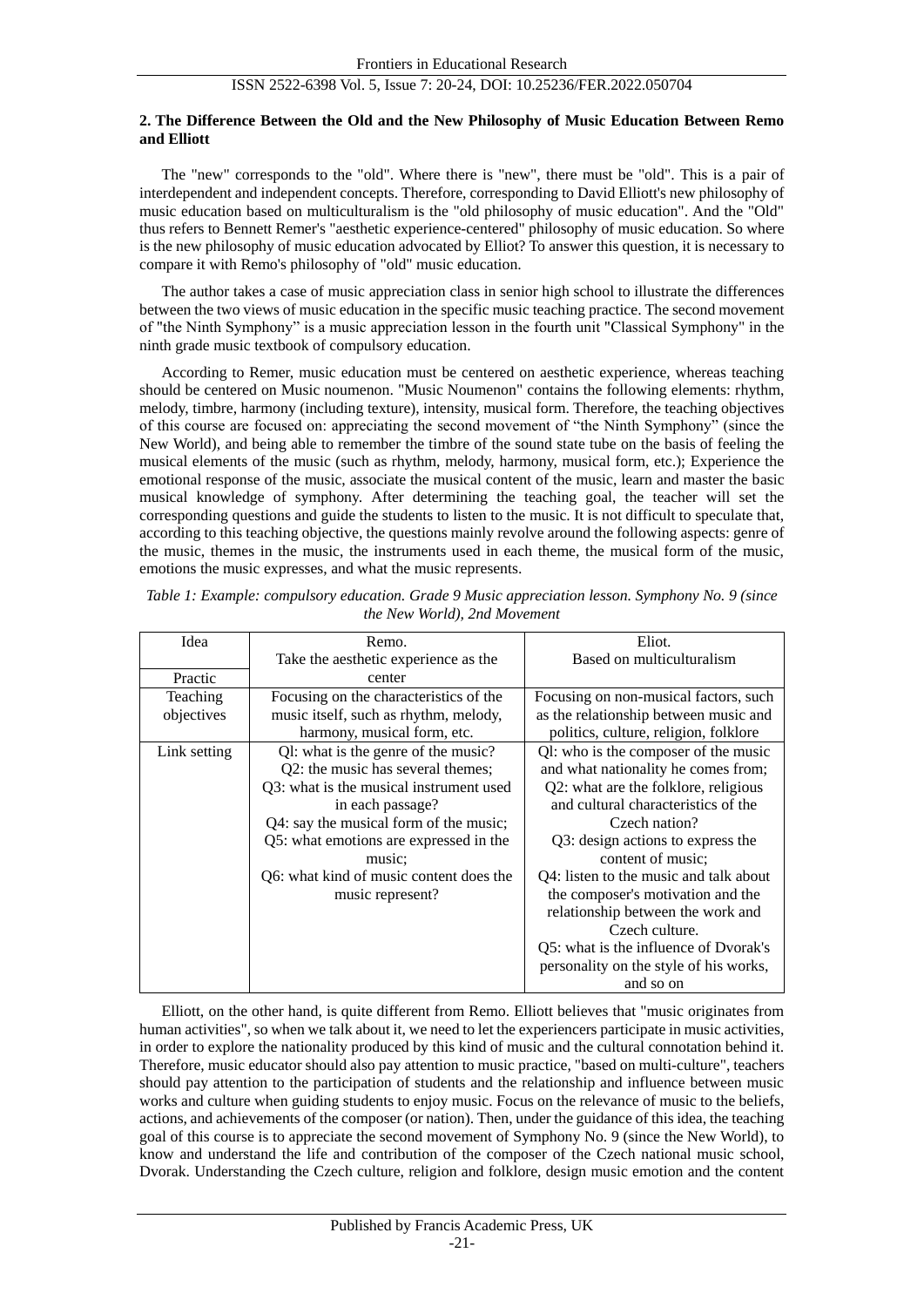of the performance of the action, can tell the composer to create a piece of cultural background and creative motivation; Then listen to the works of other ethnic music composers, feel the different national and cultural background, composers created different music styles, and compare the works of different ethnic composers. Well, the setting of classroom questions is mainly around the following aspects: first, who is the composer of the music, which nation; second, what are the folk, religious and cultural characteristics of the Czech nation from; third, listen to the music. Talk about the composer's creative motivation and the relationship between the work and the Czech culture; fourth, what are the factors that affect Dvorak's creation of the work. As shown in the following Table 1.

Through the specific teaching cases presented by the situation, we can feel more intuitive sense of the difference between the two views of philosophy of music education. Generally speaking, Remer focuses on such characteristics of music education as the aesthetic experience and music noumenon, while Eliot focuses on music practice and the social and cultural value of music. Therefore, it can be said that what Remer advocates is a kind of "aesthetic view of music education", which appeals to music works to understand and feel, and tends to a kind of emotional education. Elliott advocates a kind of "practical education". The concept of music education based on multi-culture enables students to participate in music activities and understand the connotation of culture, religion, folklore and society reflected behind the music. This is the basic connotation of Eliot's "New philosophy of Music". The reason for the difference of their ideas is that their theories are based on different philosophies.

#### **3. Differences in Philosophy of Music Education Between Remo and Elliott**

As a student of Remo, David Elliott completed his Ph.D. under Bennett Remer's supervision. Facing the concept of "aesthetic education" which had been widely influential at that time, Elliott criticized and questioned Reimmer's philosophy of music education, and put forward a new philosophy of music education by his acute judgment of the times and the present situation of education. The reason why the two hold completely different views is that they have to analyze from the "source" of their theory, that is, the philosophical basis of the theory.

## *3.1. The Theoretical core of Remo's Philosophy of Music Education*

Remer has published three editions of*of Music E*ducation in the1970s, 1980s and 1990s. The contents of these three editions covers main philosophy of music education. It is not difficult to find that the theoretical core (or philosophical basis) of Remer's view is the classical epistemology. Compared with modem epistemology, this theory is philosophical epistemology represented by modern philosophy. According to this theory, the subject of cognition is man, and man has subjective initiative, so he will take the initiative to know. The object of cognition is the world. Therefore, we can find that traditional epistemology divides man and the world into two parts, subject and object, which is actually the concrete application of "dualistic epistemology" put forward by the French philosopher Descartes in music education. Therefore, on the basis of this epistemology, Remer takes music works as the aesthetic objects of human beings in his book *The Philosophy of Music Education,* and human beings, as the cognitive subjects with aesthetic ability, explain the relationship between the subject and the object of aesthetics.

## *3.2. The Logical Fulcrum of Eliot's Philosophy of Music Education*

What Elliot advocates is the view of music education based on multiculturalism. In Eliot's theory, the process of music practice and the level of participation is one of the core contents of his philosophy of music education. In addition to music creation, music performance and other musical practice participation, for music works related to the non-noumenon, That is, the cultural and social characteristics of culture, society, religion and folklore reflected in the musical works behind is another important content in Elliott's philosophy of music education. According to Elliott, there are two essential factors to be grasped in music production and performance: one is that music creation should be the core of music education, the other is the need to learn all kinds of knowledge related to music. Therefore, Aristotle s "view of practice" is a theoretical basis for Eliot's philosophy of music education. In addition, Spassute and others systematically criticized the view of aesthetic music. The thesis of "expanding the Cognitive Dimension of Music in many aspects" clearly put forward by Alpson in 1991 has made a lot of theoretical support and foreshadowing for the formation of Eliot's "practical view of music。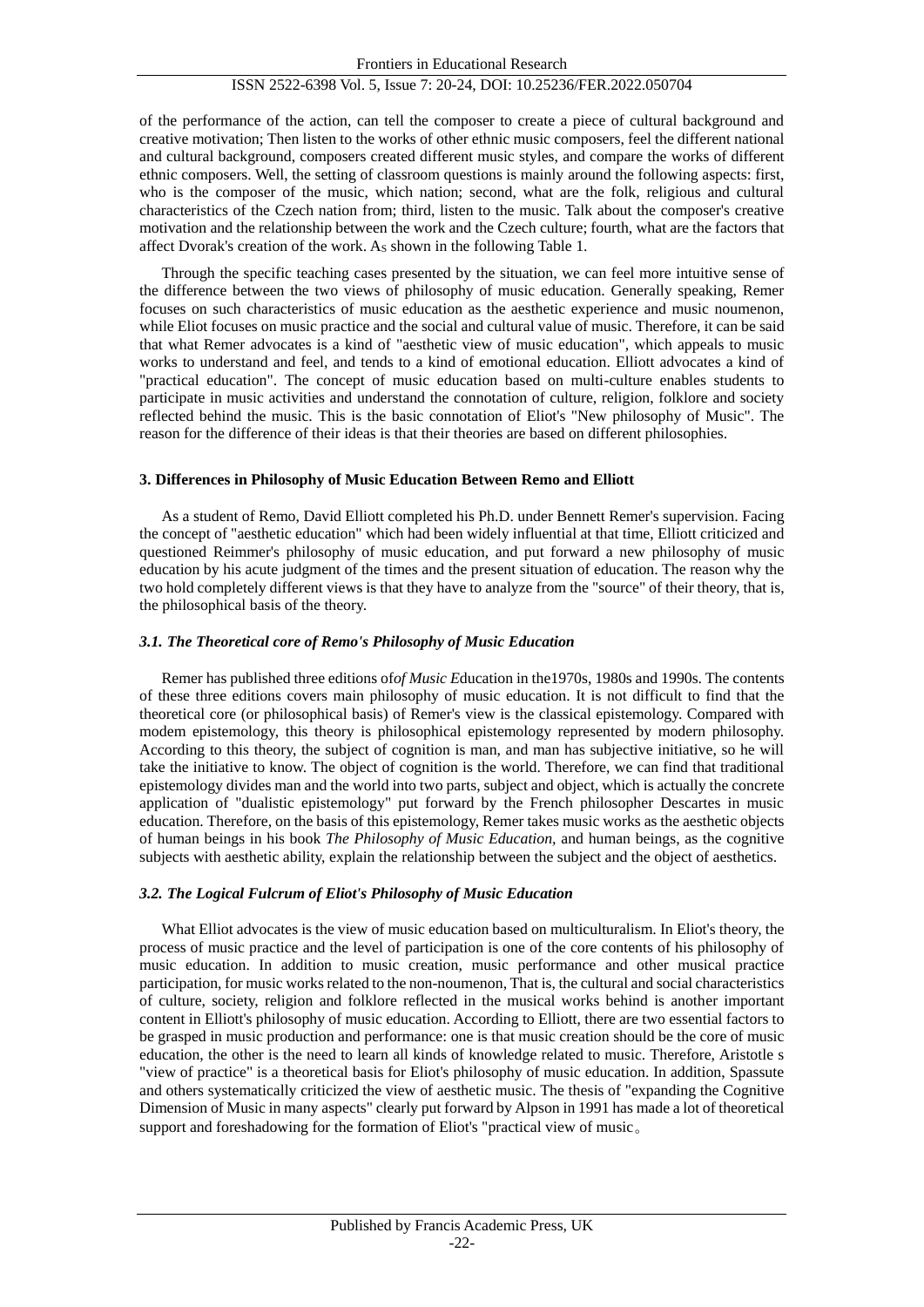## **4. The Enlightenment of Remo and Elliott's Philosophy of Music Education in China.**

Based on what has been demonstrated above, it is not difficult to find that Remo and Elitoll's philosophy of music education has its advantages and disadvantages, *In* contrast, the status of music education in China, music as a discipline, compared to the eighties and nineties of the last century and the first decade of this century, significantly improved. In the formulation of curriculum standards, taking the 2011 *edition* of the primary school music curriculum standards as an example, the goal of music education is set as "to play an important role in cultivating students' good aesthetic taste and humanistic quality". This goal synthesizes Remo and Elliott's view of music education and combines the advantages of their philosophy of music education. The author thinks that this music subject goal proposed, is the science. In the concrete operation aspect, the author thinks: the music education is has "the esthetic nature", listens to the music work and to its music essential factor analysis is essential, this is helpful to help the people "understand" the music from the "rational" angle; So as to improve their aesthetic ability. Hut music is not only synonymous with "musical works", but also composers, as well as the social, cultural, folklore, religious, political and other factors behind the works that affect the creation of music. These factors endow the musical works with another unique attribute-nationality, Therefore, it is also necessary to have extensive understanding and contact with the music of different nationalities and different cultures. This is conducive to broaden people's understanding of different nationalities and different cultures, and respect for cultural diversity, so as to improve their own humanistic literacy, Therefore, for the present stage *of* music education in China, combining the strong points of Remo and

Elliott's view of music education, we need "aesthetic ability" and "humane accomplishment" to keep the "balanced development" of music education.

#### **References**

*[1] JMcng Cal, Why should we develop the philosophy oi music education? Interpretation based on HcnneU Reiner's philosophy ol Music Education [J].people's Music, 2015, (08): 64-66.*

*[2] Meng Cai. Cognition of the connotation of "Music Art" and "Music Education- based on Bennett Reimmer's philosophy of Music Education [J], Chinese Musicology, 2015,(03): 113-118.*

*[3] Miao Zhu. Update and persistence-the philosophy of Music Education: advancing the Vision [D]. Shanghai normal University, 2014.*

*[4] Fanjia Meng. Research on Reimmer's Musical Education thought and practice [D]. China Conservatory of Music, 2014.*

*[5] Xiaoyu Chen, Ma Yining. From Pure experience to Fusion: an interpretation of Remo's Aesthetic philosophy of Music Education [J]. Journal of Xinjiang University of Art, 2013, (02): 50-55.*

*[6] Hongyan Wang. On the influence of Music Education philosophy on basic Music Education in China [J]. Chinese Music, 2010, (04): 203-206.*

*[7] Chen Du. Understanding and thinking of "taking Music Aesthetics as the Core"[D]. Southwest University, 2010.*

*[8] Cilin Zhao. Critical thinking on the philosophy of Music Education: interpretation of the basic Concepts of "Music Problems-A New philosophy of Music Education" [J]. People's Music, 2009, (10): 68-70.*

*[9] Bingqi Zhou. Philosophical speculation on Music Education: Reimmer's philosophy of Music Education [J]. Music Exploration, 2009, (01): 80-82.*

*[10] Zhenzhen Qu. Deciphering the New Curriculum Standard of Music Education in Primary and Secondary Schools with Remer's philosophy of Music Education [J], Jiangsu Social Sciences, 2008, (SI): 195-198.*

*[11] JiangmeiQin. Aesthetic Paradigm and practical Paradigm of philosophy of Music Education [D]. Nanjing normal University, 2008.*

*[12] Jiangmei Qin. A Review of Remer's philosophy of Aesthetic Music Education from three Editions of philosophy of Music Education [J]. Journal of the Central Conservatory of Music, 2008, (02): 138-144. [13] Jiangmei Qin. Music Education is Aesthetic Education. A Review of Bennett Remer's philosophy of Music Education [J]. Foreign Educational Research, 2007: 23-27.*

*[14] Jing Su. A probe into the Road of Music Education Reimmer's philosophy of Music Education [J] Arts Education, 2007, (03): 34-35.*

*[15] Guofu Chen. Reimmer's philosophy of Music Education [J]. Journal of Nanjing Institute of Arts (Music and performance Edition), 2005, (04): 118-121.*

*[16] Hongyan Luo. Philosophy, the theoretical Cornerstone of Music Education: reading Remmer's philosophy of Music Education [J]. People's Music, 2005, (02): 54-56.*